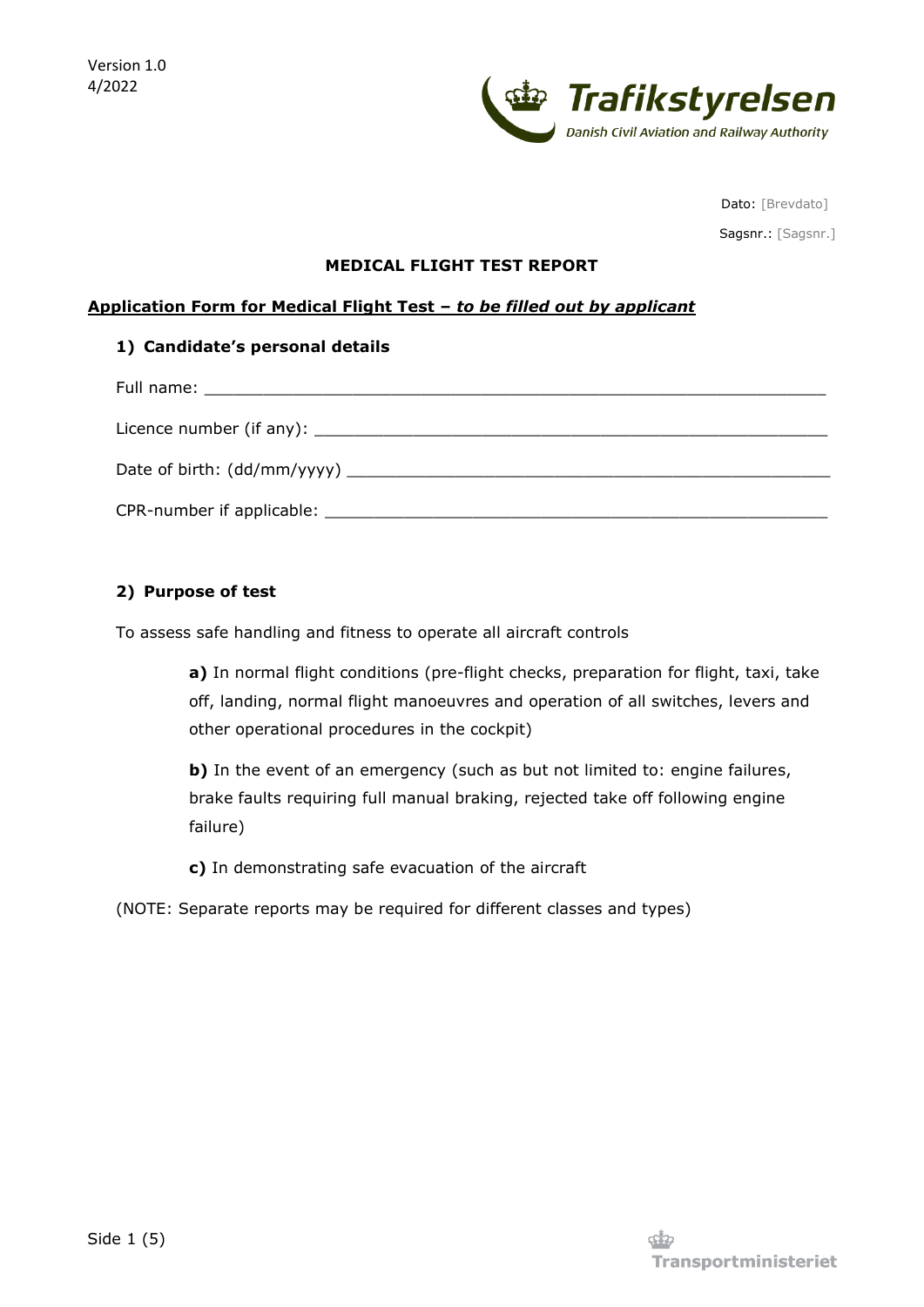

Sagsnr.: [Sagsnr.]

# **3) Declaration**

Declaration: I understand the purpose of the medical flight test (see section 2) and give my consent to share my medical information relevant for the medical flight test.

Signature of candidate: \_\_\_\_\_\_\_\_\_\_\_\_\_\_\_\_\_\_\_\_\_\_\_\_\_\_\_\_\_\_\_\_\_\_\_\_\_\_\_\_\_\_\_\_\_\_\_\_\_\_\_\_\_

 $Date (dd/mm/vyyy):$ 

**4) Candidate's medical condition relevant for MFT (including artificial aids) –** *to be filled out by AME*

History and symptoms (in non-latin terms):

# **5) Referring AME**

Name and AME-number: \_\_\_\_\_\_\_\_\_\_\_\_\_\_\_\_\_\_\_\_\_\_\_\_\_\_\_\_\_\_\_\_\_\_\_\_\_\_\_\_\_\_\_\_\_\_\_\_\_\_

Signature: \_\_\_\_\_\_\_\_\_\_\_\_\_\_\_\_\_\_\_\_\_\_\_\_\_\_\_\_\_\_\_\_\_\_\_\_\_\_\_\_\_\_\_\_\_\_\_\_\_\_\_\_\_\_\_\_\_\_\_

Date (dd/mm/yyyy): \_\_\_\_\_\_\_\_\_\_\_\_\_\_\_\_\_\_\_\_\_\_\_\_\_\_\_\_\_\_\_\_\_\_\_\_\_\_\_\_\_\_\_\_\_\_\_\_\_\_\_\_

AME stamp: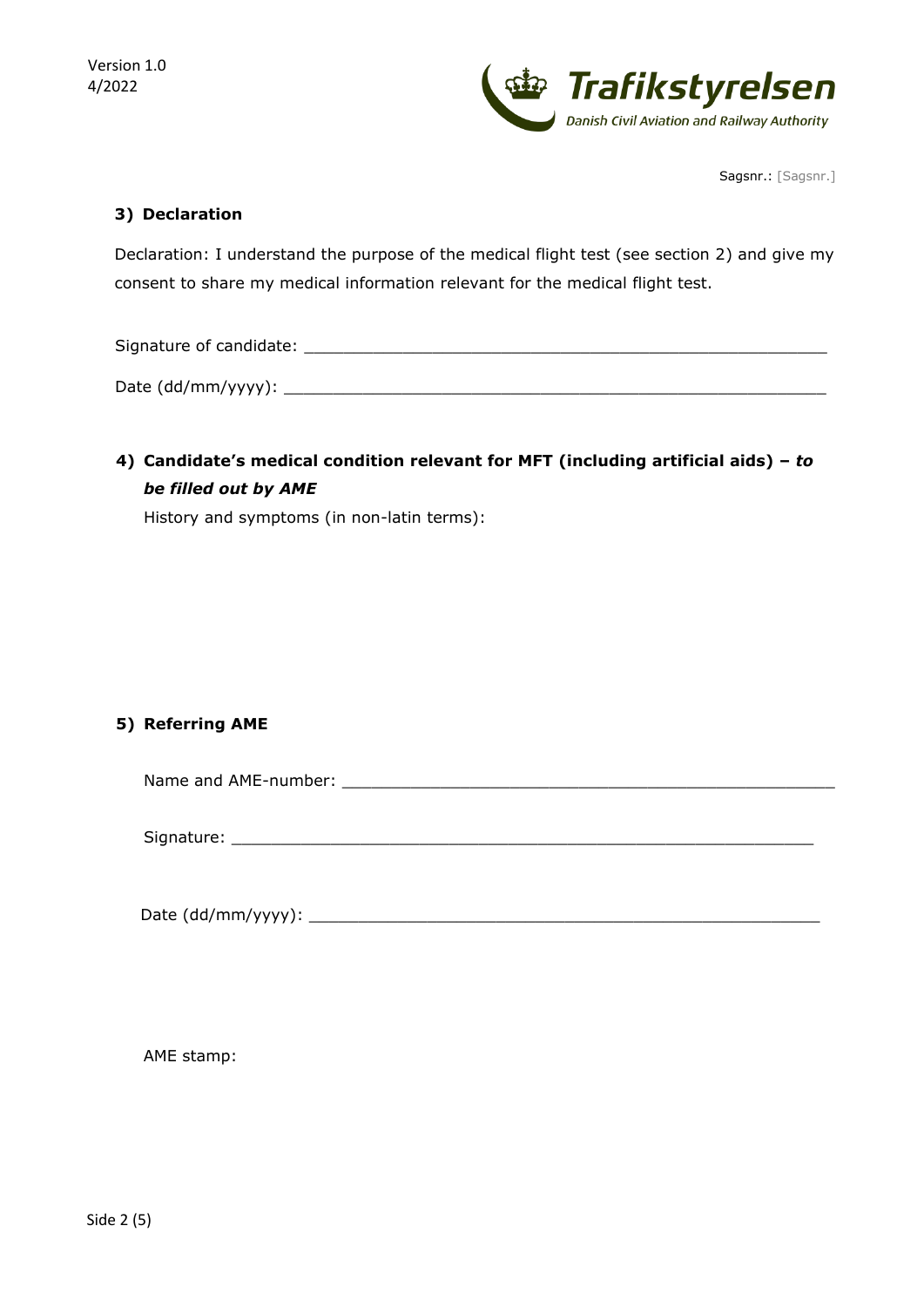Version 1.0 4/2022



Sagsnr.: [Sagsnr.]

## **Medical flight test report -** *to be completed by flight instructor and MA*

#### **1) Flight instructor**

Physical limitations or body mass should not interfere with the safe exercise of license privileges. There should be no impediment of access to, and full and free movement of all aircraft controls, ancillary controls, switches or levers. Please have particular regard to the freedom of range of movement, strength, dexterity and agility as required for ingress, egress and control inputs when completing the test as well as the strength required for any hand/foot inputs to control pitch, roll and yaw in both emergency and routine operations when completing the test.

| Aircraft type and registration: |  |
|---------------------------------|--|
| Modifications if any:           |  |

Artificial aids used by the candidate if any: \_\_\_\_\_\_\_\_\_\_\_\_\_\_\_\_\_\_\_\_\_\_\_\_\_\_\_\_\_\_\_\_\_\_

Date (dd/mm/yyyy) and place of test: Date: \_\_\_\_\_\_\_\_\_\_\_\_\_\_\_\_\_\_\_

Place: \_\_\_\_\_\_\_\_\_\_\_\_\_\_\_\_\_\_\_\_\_\_\_\_\_\_\_\_\_\_\_\_\_\_\_\_\_\_\_\_\_\_\_\_\_\_\_\_\_\_\_\_\_\_\_\_\_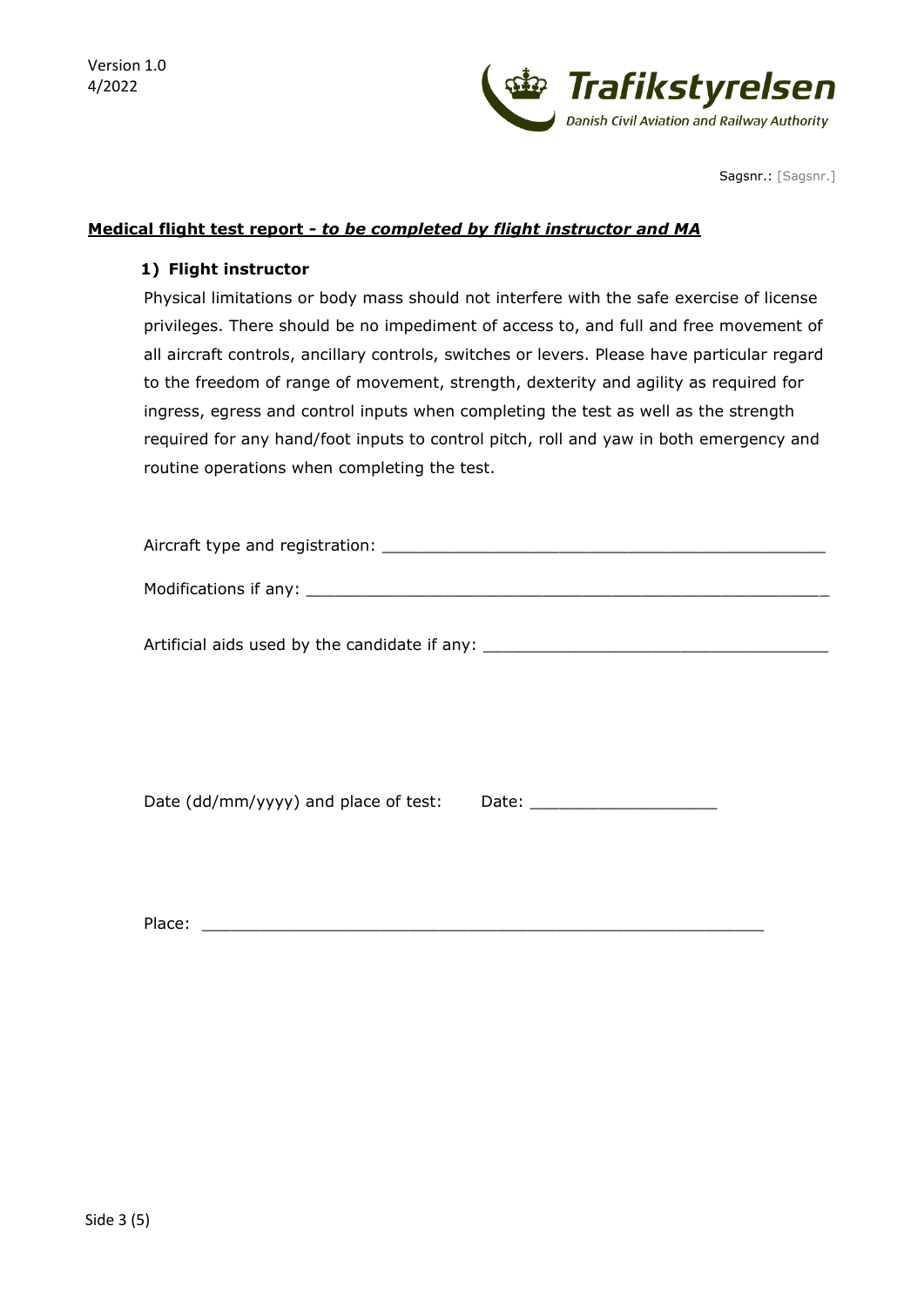

Sagsnr.: [Sagsnr.]

Comments on the applicant's ability to compensate for their disability:

Name of the flight instructor: \_\_\_\_\_\_\_\_\_\_\_\_\_\_\_\_\_\_\_\_\_\_\_\_\_\_\_\_\_\_\_\_\_\_\_\_\_\_\_\_\_\_\_\_\_\_\_\_\_\_\_

Flight instructor's CAA number: \_\_\_\_\_\_\_\_\_\_\_\_\_\_\_\_\_\_\_\_\_\_\_\_\_\_\_\_\_\_\_\_\_\_\_\_\_\_\_\_\_\_\_\_\_\_\_\_\_\_

Signature: \_\_\_\_\_\_\_\_\_\_\_\_\_\_\_\_\_\_\_\_\_\_\_\_\_\_\_\_\_\_\_\_\_\_\_\_\_\_\_\_\_\_\_\_\_\_\_\_\_

Date (dd/mm/yyyy): \_\_\_\_\_\_\_\_\_\_\_\_\_\_\_\_\_\_\_